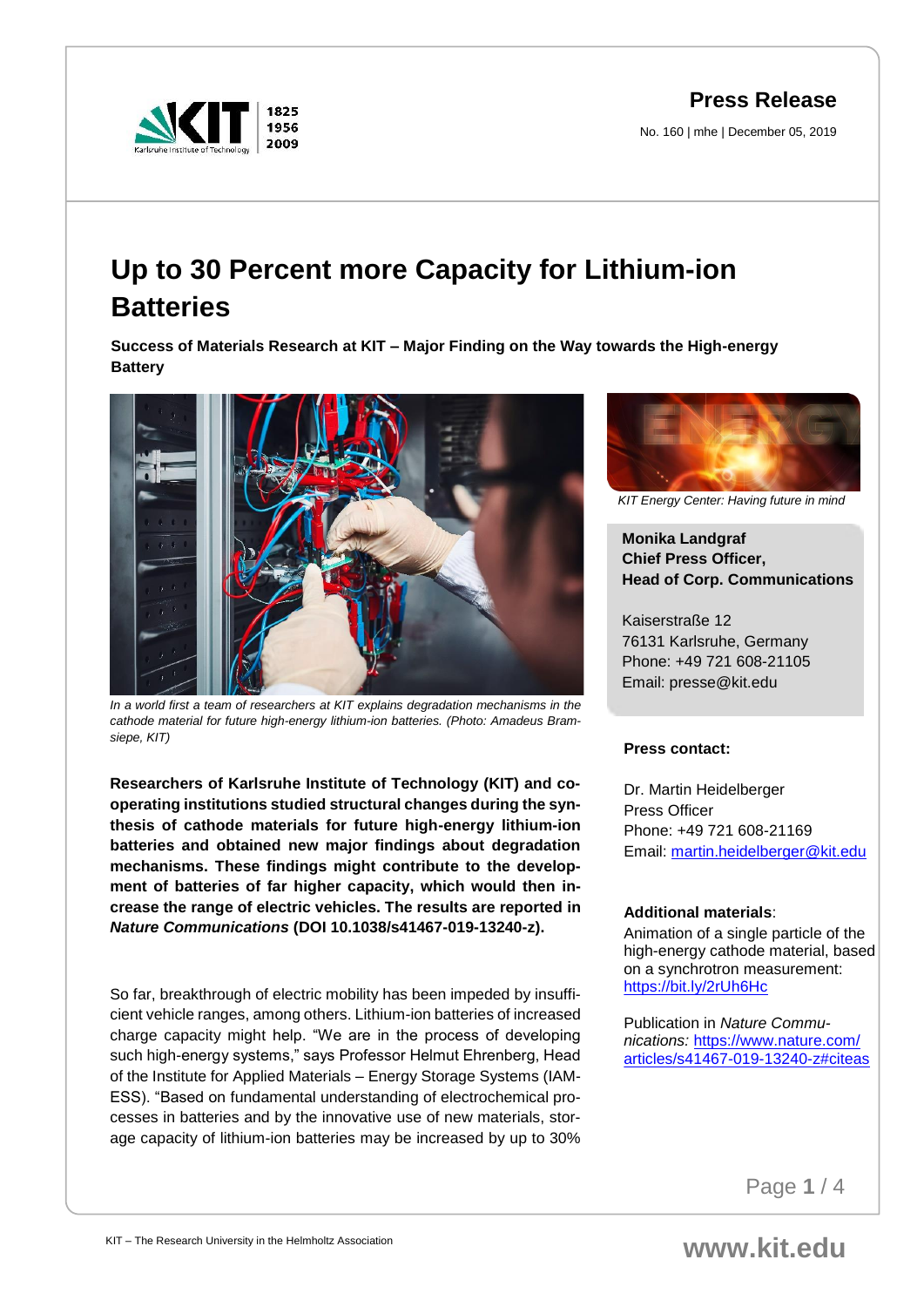

in our opinion." At KIT, this research is conducted at the Center for Electrochemical Energy Storage Ulm & Karlsruhe (CELEST), the biggest German research platform for electrochemical energy storage. Ehrenberg is Deputy Spokesperson of CELEST.

High-energy lithium-ion technology differs from the conventional technology by a specific cathode material. Instead of layered oxides with varying ratios of nickel, manganese, and cobalt that have been used so far, manganese-rich materials with lithium excess are applied, which considerably enhance the energy storage capacity per volume/mass of cathode material. However, use of these materials has been associated with a problem so far. During the insertion and extraction of lithium ions, i.e. basic functioning of a battery, the highenergy cathode material degrades. After a certain time, the layered oxide transforms into a crystal structure with highly unfavorable electrochemical properties. As an undesired consequence, the average charge and discharge voltage decreases from the very beginning of the process, which has prevented the development of suitable highenergy lithium-ion batteries so far.

### **New Findings about Degradation**

The exact degradation mechanism was far from being understood completely. A team of researchers of KIT and cooperating institutions has now described the basic mechanism in *Nature Communications*: "Based on detailed studies of the high-energy cathode material, we found that degradation does not take place directly, but indirectly via the formation of a so far hardly noticed lithium-containing rock-salt structure," says Weibo Hua (IAM-ESS), one of the main authors of the study. "In addition, oxygen plays an important role in the reactions." Apart from these results, the study also reveals that new findings about the behavior of a battery technology do not necessarily have to result directly from the degradation process. Weibo and the other scientists involved made their discovery in studies carried out while synthesizing the cathode material.

These findings of KIT mark an important milestone on the way towards high-energy lithium-ion batteries for electric cars. They enable tests of new approaches to minimizing degradation in layered oxides and starting the development proper of this new battery type.



*The team of KIT researchers (from left to right): Michael Knapp, Sylvio Indris, Weibo Hua, Björn Schwarz. (Photo: Amadeus Bramsiepe, KIT)*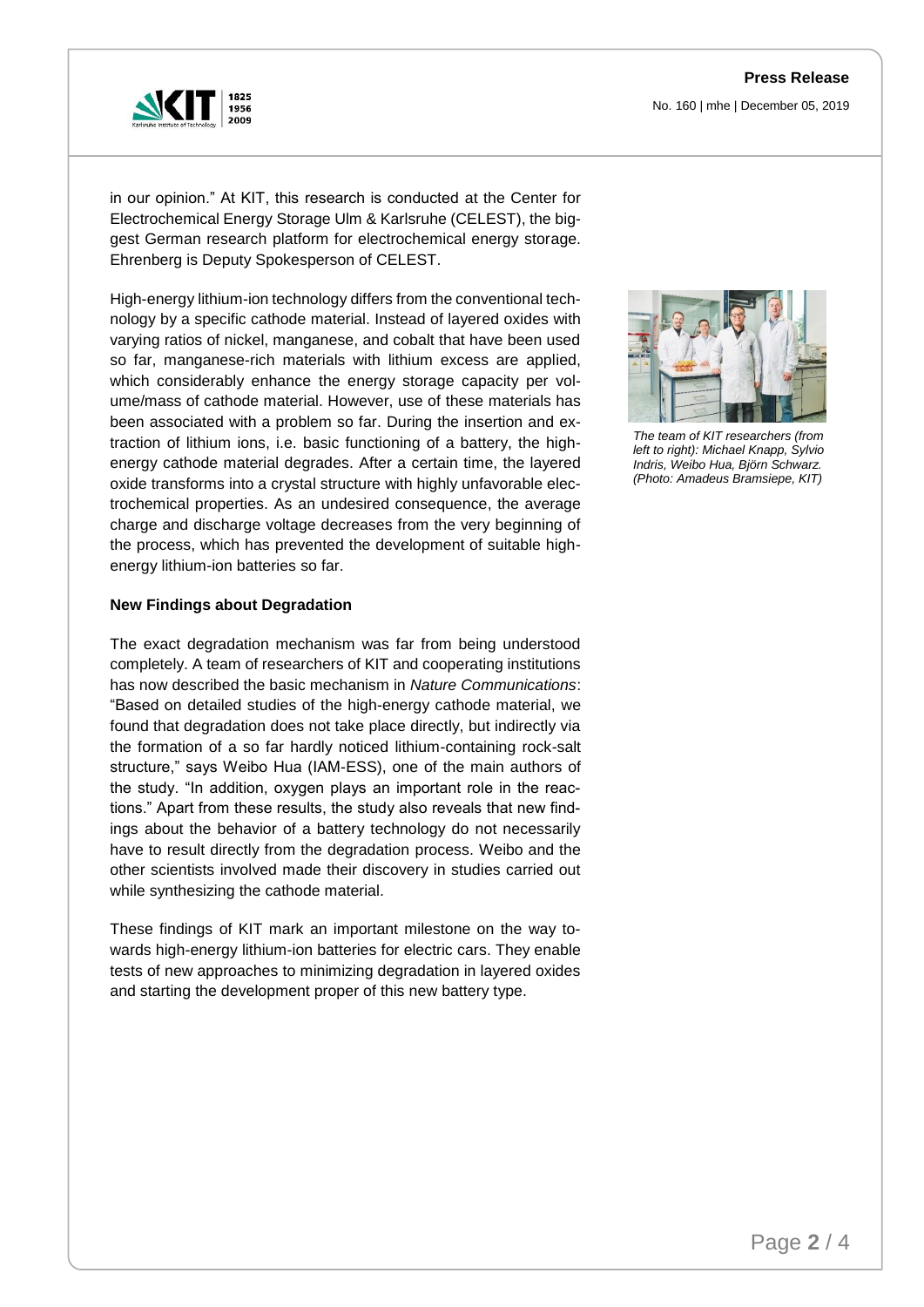

No. 160 | mhe | December 05, 2019

### **Original Publication**:

*Weibo Hua, Suning Wang, Michael Knapp, Steven J. Leake, Anatoliy Senyshyn, Carsten Richter, Murat Yavuz, Joachim R. Binder, Clare P. Grey, Helmut Ehrenberg, Sylvio Indris, and Björn Schwarz: Structural insights into the formation and voltage degradation of high-energy lithium- and manganese-rich layered oxides. Nature Communications, 2019. DOI 10.1038/s41467-019-13240-z*

*<https://www.nature.com/articles/s41467-019-13240-z#citeas>*

## **About the CELEST Research Platform with the POLiS Cluster of Excellence**

The CELEST (Center for Electrochemical Energy Storage Ulm & Karlsruhe) research platform for strategic collaboration was established in 2018 by KIT, Ulm University, and the Center for Solar Energy and Hydrogen Research Baden-Württemberg (ZSW). It is one of the biggest battery research activities in international comparison. 45 working groups from 29 institutes of KIT, Ulm University, and ZSW contribute their complementary expertise to CELEST – from fundamental research to close-to-practice development to technology transfer. CELEST focuses on three research fields: Lithium-ion technology, energy storage beyond lithium, and alternative technologies for electrochemical energy storage and conversion.

The POLiS (Post Lithium Storage) Cluster of Excellence also is embedded in CELEST. Within POLiS, researchers from Karlsruhe and ULM conduct research relating to the future battery. In late 2018, the Cluster was acquired within the highly competitive Excellence Strategy Competition of the federation and the federal states. It has a budget of about EUR 7 million per year and is scheduled for a duration of initially seven years. POLiS partners are KIT and Ulm University, associated partners are ZSW and Gießen University. Half of the about 100 researchers are working in Karlsruhe, half in Ulm.

#### **More about CELEST:<https://www.celest.de/>**

**More on the Cluster of Excellence: [https://www.postlithiumstor](https://www.postlithiumstorage.org/)[age.org/](https://www.postlithiumstorage.org/)** 

**More about the KIT Energy Center: [http://www.energy.kit.edu](http://www.energy.kit.edu/)**